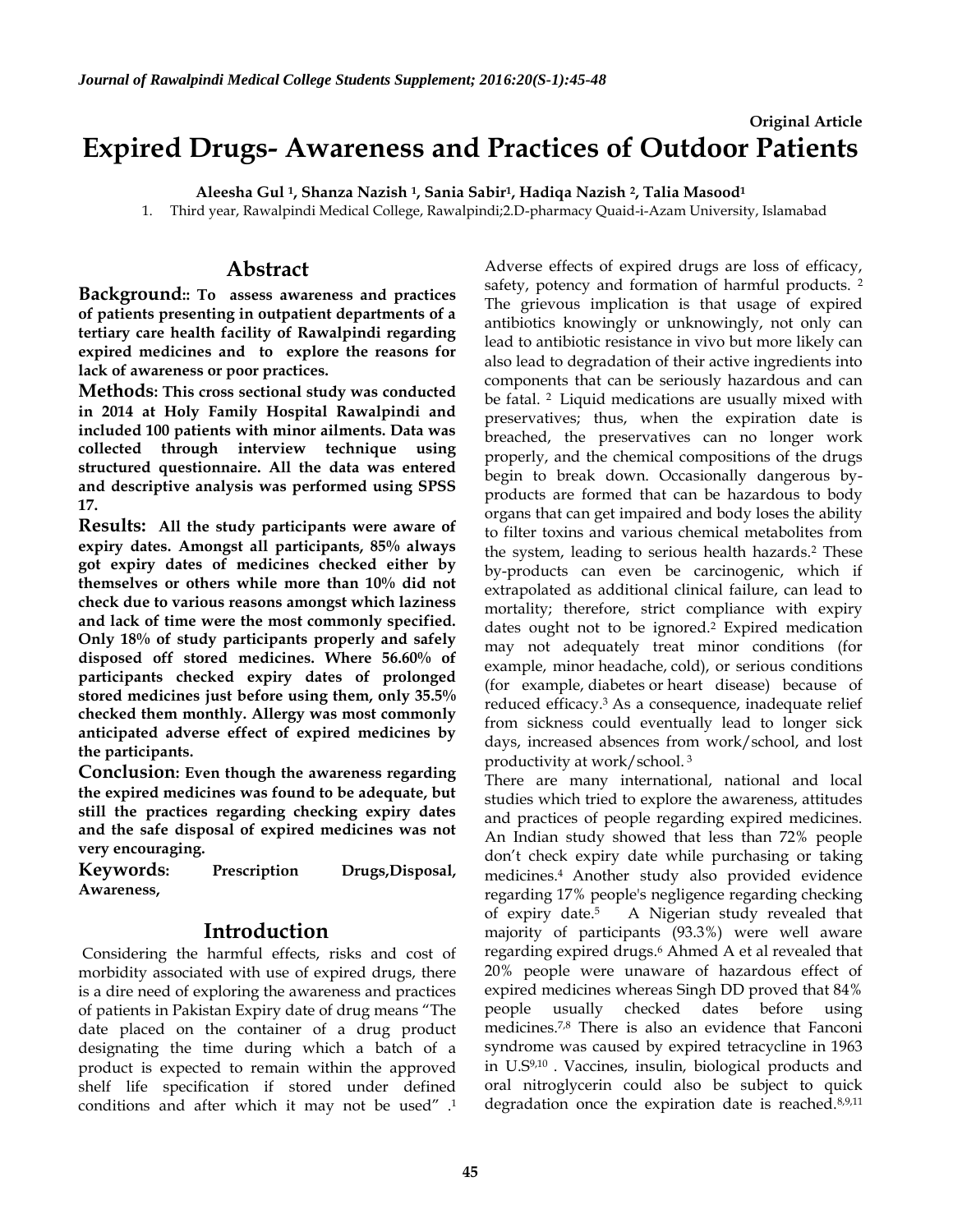Expired drugs can also become a source of unintentional poisoning and abuse so there should be an adequate system for their disposal. 12 Keeping the medications after their expiration dates may cause them to start taking in moisture, which in turn can induce microbial contamination.2 Although no significant deaths recorded in any study due to use of expired drugs but most of the national and international articles directly or indirectly reveals their adverse effects .

## **Patients and Methods**

This descriptive cross sectional study was conducted in outpatient department of Holy Family Hospital Rawalpindi from June to August 2014 after receiving approval from Institutional Research Forum of Rawalpindi Medical College. Using WHO sample size calculator, keeping expected proportion of awareness 80%7, confidence interval of 95% and margin of error 8%, the minimally required sample size was calculated to be 97 hence 100 patients in total were included in this study. A total of 100 patients who presented to outdoor patient department with minor ailments, irrespective of gender and type of illness were selected using the outpatient registration list of HFH of that day as sampling framework, systemic random sampling technique was adopted. Every ninth patient fulfilling the required criteria was included till the sample size of 100 was attained. Elderly patients, children under 15 years of age, people with learning or physical disability or otherwise compromised in responding to questions, patients in critical or painful conditions or presenting for undergoing any surgical/medical procedures or advised admission due to any serious morbidity were excluded.A pretested structured questionnaire was designed to gather information regarding different variables and informed verbal consent was taken from each before interviewing. All the responses were recorded in questionnaires that were later entered and analyzed by using Statistical Package of Social Science (version 17). Frequencies and percentages were calculated to represent categorical data whereas means along with percentages were calculated for continuous variables.

### **Results**

The total number of participants was 100. Amongst all study participants, 48% were males while 52% were females. The mean age of the study participants was 35.64 years ( $\pm$  12.75 years), the youngest being 18 years of age while the eldest was 70 years old. Majority of the study participants (82%) had received formal education while only 18% had not received any formal education at all. When the participants were inquired if they used any medicine when they got ill and needed treatment, with special reference to recall their experiences in previous three months, majority (89%) mentioned they did while 11% mentioned not using any medicine. Amongst those taking medicines, when inquired about the type of medicines they usually take, 89% took them on advice of Allopathic doctors, 2% used both homeopathic and Allopathic while 1% exclusively used homeopathic and 1% used herbal medicines only but 7% participants took their medicines without consulting any health care provider i.e. through self-medication.

Regarding being aware of the fact that medicines manufactured can be used only for a limited period of time after which they should not be used, all the participants (100%) replied affirmatively. All study participants were aware of the fact that the specific time period till when a medicine can be used, is mentioned on the packs of the medicines as 'expiry dates". Amongst all 100 participants, 85% participants always checked the expiry date of medicines before purchasing or taking either themselves or through accompanying persons, 2% checked it only often, 1% requested the chemist to check the expiry dates, but 12% of the participants neither checked the expiry dates either themselves or with assistance of any other person and the reasons specified by them are displayed in figure1. When people were asked about the period after which they checked the expiry date of stored medicines majority (56.60%) checked it only before use (Figure 2).When people are inquired about disposal of drugs 80% of them told that they threw them as such, 10% threw them after crushing, 6% flushed them away, 2% burnt them and 2% did nothing with them.

Out of 100 participants 93% were well aware about adverse effects of expired drugs, 3% thought that there are no adverse effects while 4% mentioned they had no ideas about it. Amongst 100 patients 4% had at least once seen/experienced any bad incidence associated with intake of expired drugs or medicines while 96% replied negatively. When these 4% people were asked whether that incidence contributed in improvement of their practices regarding checking of expiry date of drugs 3% respond positively.According to patients only the tablets (45%), syrup (23%), injection (23%), topical ointments (5%) and capsule (5%) caused adverse effects if used after their expiration dates.When study participants were asked to identify the best and most effective medium to create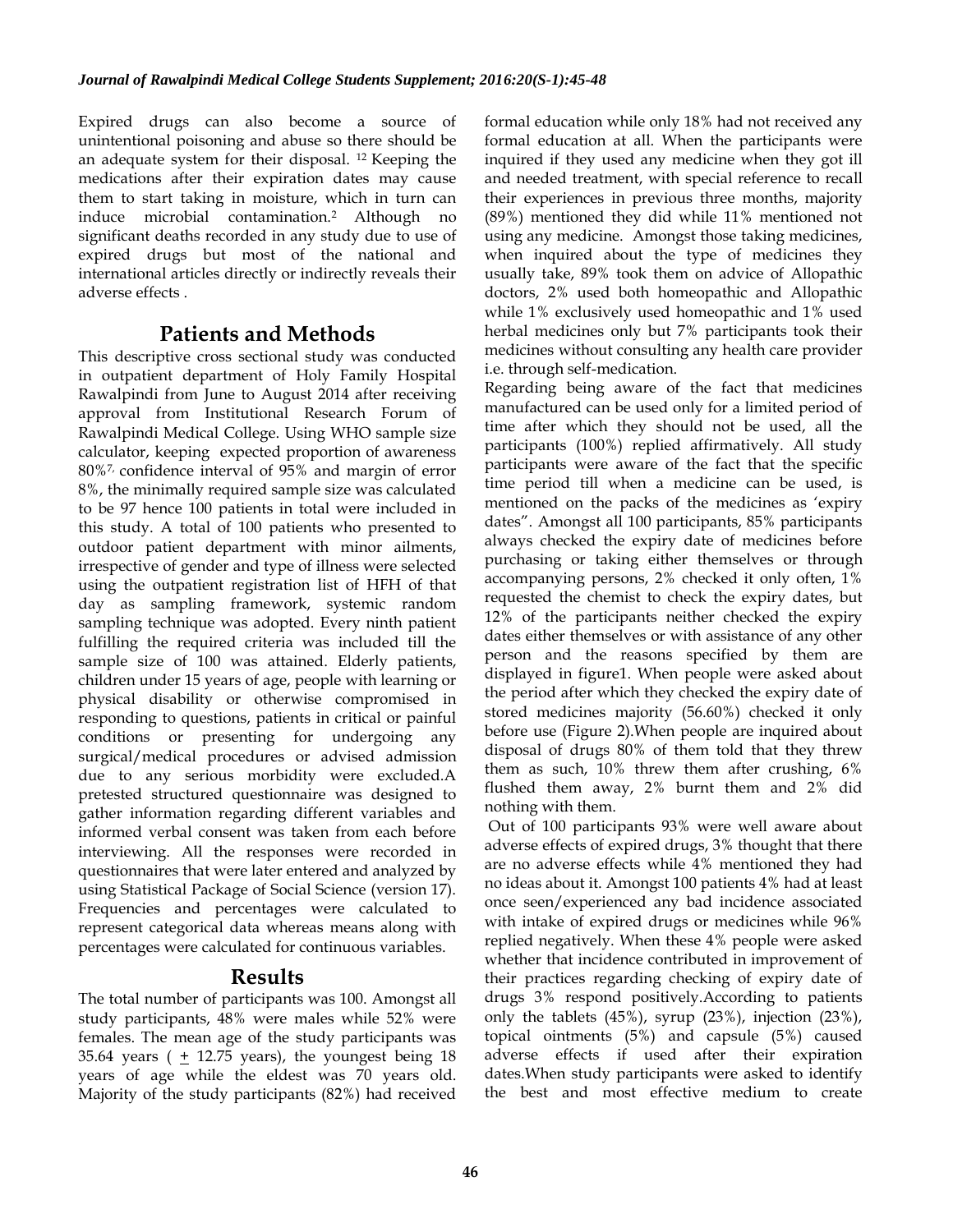awareness in general population, regarding expiry date of medicines, majority 73% suggested that print and electronic media was most effective and convenient. Laziness was mentioned as the commonest reason for nor checking the expirary dates of medicines( Figure 2)



**Figure2. Bar chart exhibiting the distribution of how frequently the study participants checked their stored medicines expiry dates** (n=100)



**Figure 2. A pie chart displaying the distribution of various reasons mentioned by 12 study participants for not checking the expiry dates while purchasing medicines**

#### **Discussion**

The current study revealed encouraging results regarding awareness and practices reagarding expiry of medicines used by the patients visiting a tertiary health care facility in Rawalpindi. According to our study 85% people always checked the expiry date of drugs, this proportion being comparatively higher

than determined by Pankaj Jain et al in northern India where only 28% respondents practically checked any expiry dates. 4 This remarkable difference shows the better attitudes and practices of our population as comparatively. Studies conducted in Nigeria and Karachi favoured the results of current study as their large proportions of respondents were also aware of the expiry dates along with their potential adverse effects, proportions being 93.3% and 80% respectively.6,7

This study also highlighted other issues which are needed to be addressed like disposal of drugs and selfmedication. According to our study majority (80%) threw expired medicines/drugs as such and only smaller proportion either crushed, burnt or flushed them and this is remarkably different than the findings of a study conducted in a developing country like United States of America where 54% respondents disposed off medications in the garbage, 35.4% flushed medications down the toilet or sink, 7.2% did not dispose of medications, and 2% related they used all medications before expiration and 1.4% returned medications to a pharmacy. <sup>13</sup> Our study has showed that a very small percentage (7%) practiced self medication contrary to highly prevalent practice in India (50%) and western China  $(40\%)$ <sup>14,15</sup>

Current study showed that 89% people took medicines on advice of Allopathic doctors which is in consistency with the findings of previously conducted study.<sup>16</sup> Another study in Karachi revealed that 74% participants used allopathic medicines while only 12% used homeopathic therapy according that is far less than our respondents using homeopathic medicine ie 1% only.<sup>7</sup> Another study carried out in western Nepal also showed that 71% of respondents used Allopathic medicines. One of the reasons behind this high proportion of respondents following allopathic medicine compared to other modes of treatment in most studies might have an exaggerated effect existed due to the fact that most of the study settings were public health care facilities exclusively providing allopathic treatment and those following homeopathy or herbal medicine might not be visiting these facilities quite frequently.

In most developing countries, stiff legislations or penalties either do not exist or if existent, they are not religiously implemented possibly because of lack of evidence to support that expired medications are hazardous. Analytical laboratories to detect substandard drugs are generally uncommon in developing countries where therapeutic failure is usually the only indication of expired or substandard